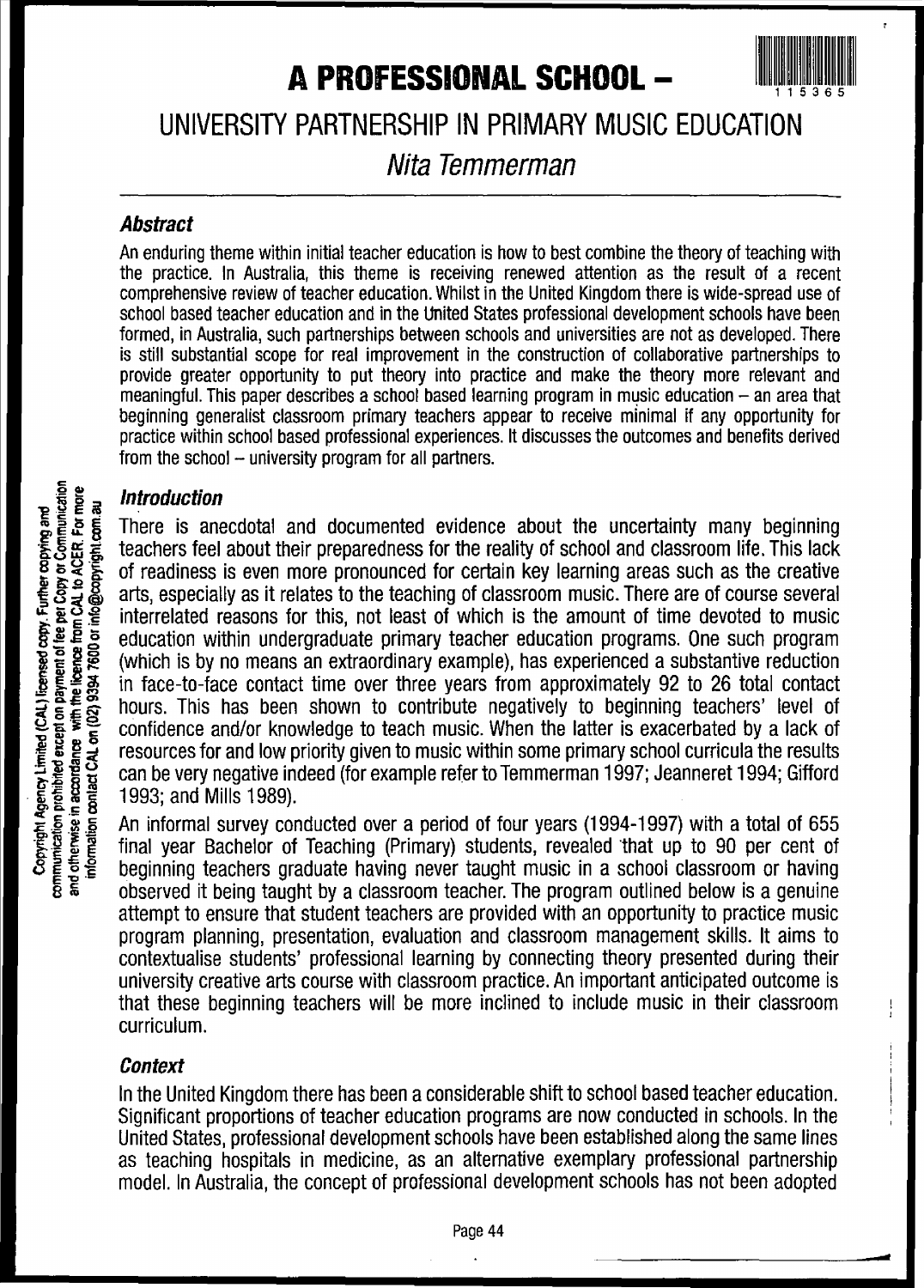in any concerted way, nor has school/site based management of teacher education. There is, however, a renewed commitment to improving regular school  $-$  university links to break down the theory - practice dichotomy still evident in many undergraduate teacher education programs.

In Australia over the past 20 years, there have been many reviews, inquiries and reports on a range of issues associated with the quality of teaching and teacher education. At the national level these can be traced back to the comprehensive (Auchmuty) Report of the National Inquiry into Teacher Education (1980). More recently they include for example, the Senate inquiry into the status of the teaching profession known as A Class Act (1998), and Quality Matters: Revitalising Teaching, Critical Times, Critical Choices which was chaired by Gregor Ramsey and released at the end of 2000.

One theme has featured consistently in all these reports, namely ihe centrality of providing quality, authentic school based professional experiences within initial (undergraduate) teacher education. It has also been the area subject to most severe criticism. Professional school based experiences (also invariably referred to as field studies, student teaching, practice teaching and practicum), are seen to provide practical effect to the theoretical components of teacher education programs. Within the reports, the nature of the criticisms is threefold. First, insufficient time is seen to be given to school based components within most teacher education programs; second, the first practice teaching opportunity is positioned too late within many programs; and third, experiences are in many cases artificial and irrelevant. (These criticisms are dealt with in some detail in A Class Act 1998). Ramsey also questioned the extent, type and quality of school based professional experiences within teacher education. Like previous reports, he also subscribed to the principal that the preparation of beginning teachers is a joint responsibility between teacher educators and schools (along with teacher employers), and as a result schools and universities should engage in more collaborative activities in the quest to provide better quality teacher education. Ramsey refers to the need to 're-energise teacher education', which entails 'reconnecting the school and university' and developing closer partnerships between the two. Ramsey asserts that it is because 'teacher education and schools are insufficiently connected', that there is a lack of link between abstract education theory and the practical school context to which it applies.

The same recurrent theme of insularity emerges from the recent research on beginning teachers - much of which of course informed the aforementioned reviews. In simple terms the principal tenet within the research findings is that neophyte teachers are under prepared for the reality of everyday classroom life because initial teacher education is too far removed from school practice. Proposals emanating from the research also call for teacher educators and teachers in schools to work more collaboratively to provide practical, relevant experiences, that are better connected to the realities of schools and classrooms (Burrows 1994, Deer et al. 1995, Koetsire & Wubbels 1995, Coopers & McIntyre 1996).

There are emerging in Australia, an increasing number of examples of collaborative partnerships between schools and universities that are attempting to strengthen the link between abstract pedagogical theory and the practical school context. In 1999, one University Faculty of Education in New South Wales, embarked upon an alternate initial teacher education program with a principal aim of connecting university instruction as closely as possible with the school based environment. The alternate program has three major characteristics. It is designed around problem-based learning which engages students collaboratively in addressing real life 'problem' scenarios; University and school based staff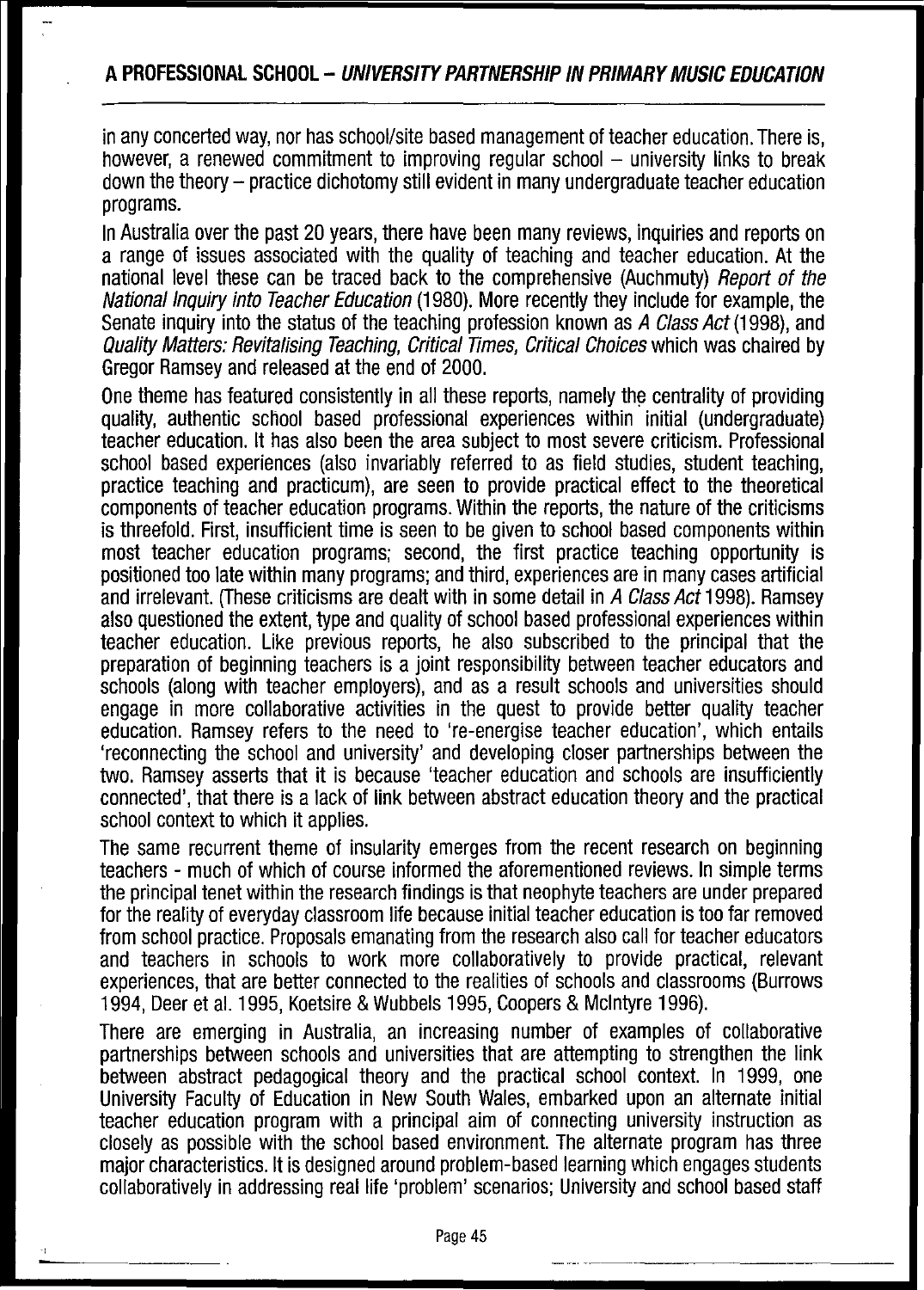## **APROFESSIONAL SCHOOL - UNIVERSITY PARTNERSHIP IN PRIMARY MUSIC EDUCATION**

work closely with the student teachers as a 'community of learners'; and students are immersed in school life on a regular basis supported by a mentor teacher. The program aims to shift the mode of delivery from the traditional university lecture -tutorial to a problem based learning within school site mode and so link more comprehensively university and school based learning. To this end students spend three days at university and two days on site in a professional setting as teacher associates. Each associate works closely with a mentor (classroom) teacher who provides support and advice, shares knowledge and leads by example. The program is now in its third year with a total of 65 students across the three years of the Bachelor of Teaching (Primary) and eight participating schools.

This paper describes and comments on one specific activity teacher associates in the second year of the alternate program engage in as part of the school based learning component namely, planning, implementing and evaluating a classroom music program.

## **Nature** of the **Program**

The compulsory creative arts course appears in the second year of the degree. The 24 students enrolled in the problem based learning model spend the first five weeks of the course in class with the mainstream students. It was deemed important that they engaged in experiences whereby they developed some preliminary understandings ofthe language of the arts and were involved in practical skills such as singing, moving, creating and making art works. One of the main assessment tasks within the subject for all students (including mainstream) is to team plan, implement and evaluate an arts program for a primary classroom. The focus of the program can be either music or visual arts, although students with a background in either art form are encouraged to prepare a program in the other.

During the second part of the course, which runs for eight weeks, students attend their host school two days per week. While at the school, students are informally awarded teacher associate status and immerse themselves in school and classroom life. Planning, implementing and evaluating the music program comprised just one component of the experiences students were involved in.

The mentor and associate teachers jointly determined the nature and content of each music program. The university coordinator also encouraged associates to gather information about children's prior experiences in music, gauge what available resources exist as well as any possible constraints to their teaching -such as space. Most conducted a survey with the . children to ascertain more completely their level of music knowledge, special interest areas, likes and dislikes and 'talents' such as playing an instrument.

Eight major expectations were communicated to the associates by the university coordinator. It was expected that each team would: prepare a program which engaged the children in a creative music making experience, (it was entirely up to the team in conjunction with their mentor teacher to determine whether this was achieved via creative composition, dance/movement or interpretative performance of a song or piece of music); engage in cooperative planning; liaise regularly with the mentor teacher about the content and progress of the program; prepare any needed materials and assume total responsibility for resources and equipment used; ensure all team members contributed equally to the implementation phase; maintain areflective journal; submit afinal written presentation of the taught program with group and individual reflections; and prepare the children for a performance 'showcasing' their work/progress over the program (this invariably proved to be the most anxious activity students engaged in). The latter included preparing invitations to send home for the public presentation of the children's efforts.

-

 $\mathbf{r}$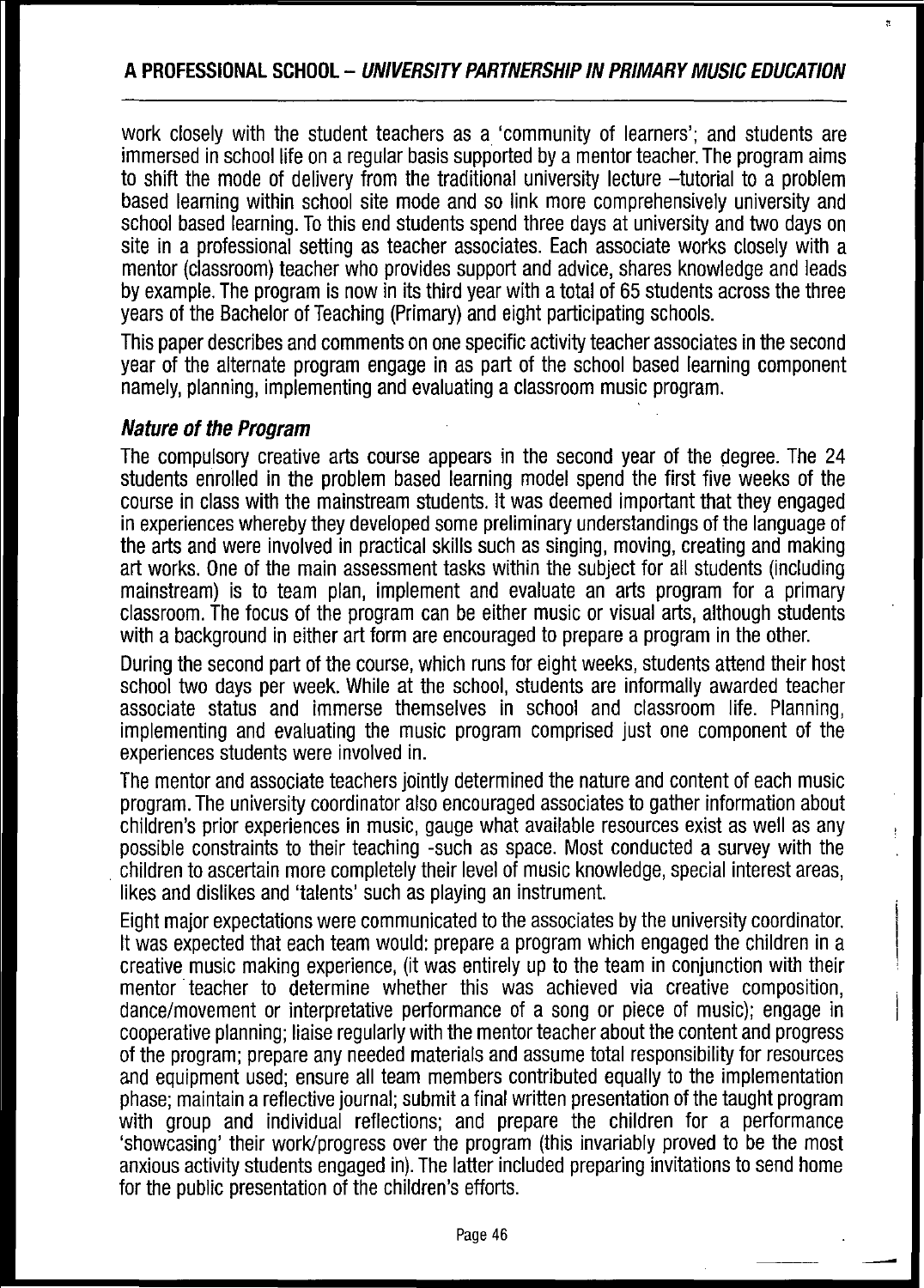## **APROFESSIONAL SCHOOL - UNIVERSITY PARTNERSHIP INPRIMARY MUSIC EDUCATION**

Each team prepared a draft program, which was submitted to and discussed with the university coordinator.

## **Outcomes and Benefits ofthe School based Learning Experience**

i ! ,

 $\mathbf{i}$ l t i , !

'Success' in the design and delivery of any collaborative initiative, is ultimately dependent upon good communication amongst all partners. Where there was variability in team members' overall commitment to the program and lack of support from any of the partners, the benefits and outcomes were perceived to be less successful. All teaching teams invariably referred to the importance of everyone sharing a sense of ownership in the planning, implementation and monitoring of the program, along with the need to effectively communicate intentions and expectations, and willingness to make changes if deemed necessary. All teams in their written observations remarked on the importance of these conditions being present to promote effective learning experiences. The following is a typical example.

It was great sharing the workload and developing a program together. It really created a feeling of co-ownership and a sense of joint responsibility for its success. None of us had a really strong musical background but we all had particular strengths like 'M' being able to play the guitar and 'J' being really good at dance. One thing we all had to be was flexible. This came out in every aspect of our teaching, being willing to negotiate within our team to achieve our goals, being willing to be criticized, to make compromises at some point and change whatever wa§ not working. / think we were willing to do this because we knew our fellow associates supported us in so many ways and encouraged us when having to deal with trouble makers in the class, with singing the songs, helping teach about beat and rhythm, model the movements and when arranging the performance. I won't say it was easy because I found it very challenging but the most important thing was communicating clearly with each other and our mentor teachers about our intentions.

A number of logistical and pedagogical aspects considered 'special' to teaching music were identified. The former included the importance of acknowledging space needs for movement and instrument playing and, taking into account the 'noise' factor associated with singing, movement,' playing and creative music making lessons. It also included dealing with competing group 'sounds' of singing, instrument playing, and children moving within the one area. Specific pedagogical issues focused on the need to draw upon a repertoire of teaching/learning strategies to: encourage non participant children to become involved in certain activities; accommodate the diversity of music knowledge and experience amongst children; and account for the difference between boys and girls in their reactions to and engagement with certain music activities. Where one or more of these elements were not adequately catered for in the planning stage, they were perceived to hamper successful implementation of the program.

At the heart of this collaborative school based music program is improved learning experiences for all participants. For the school it is another means whereby music learning is promoted and professional staff development opportunities are provided. There are still many teachers who perceive themselves as lacking the necessary skills and knowledge (and hence confidence) to provide optimum classroom music learning experiences. Over the course of the music program, the mentor teachers had the opportunity to talk with the associate teachers and the university coordinator about current resources, ideas, different approaches and developments in music education, thus providing them with professional renewal. The mentors commented positively about the enthusiasm of the associate teachers,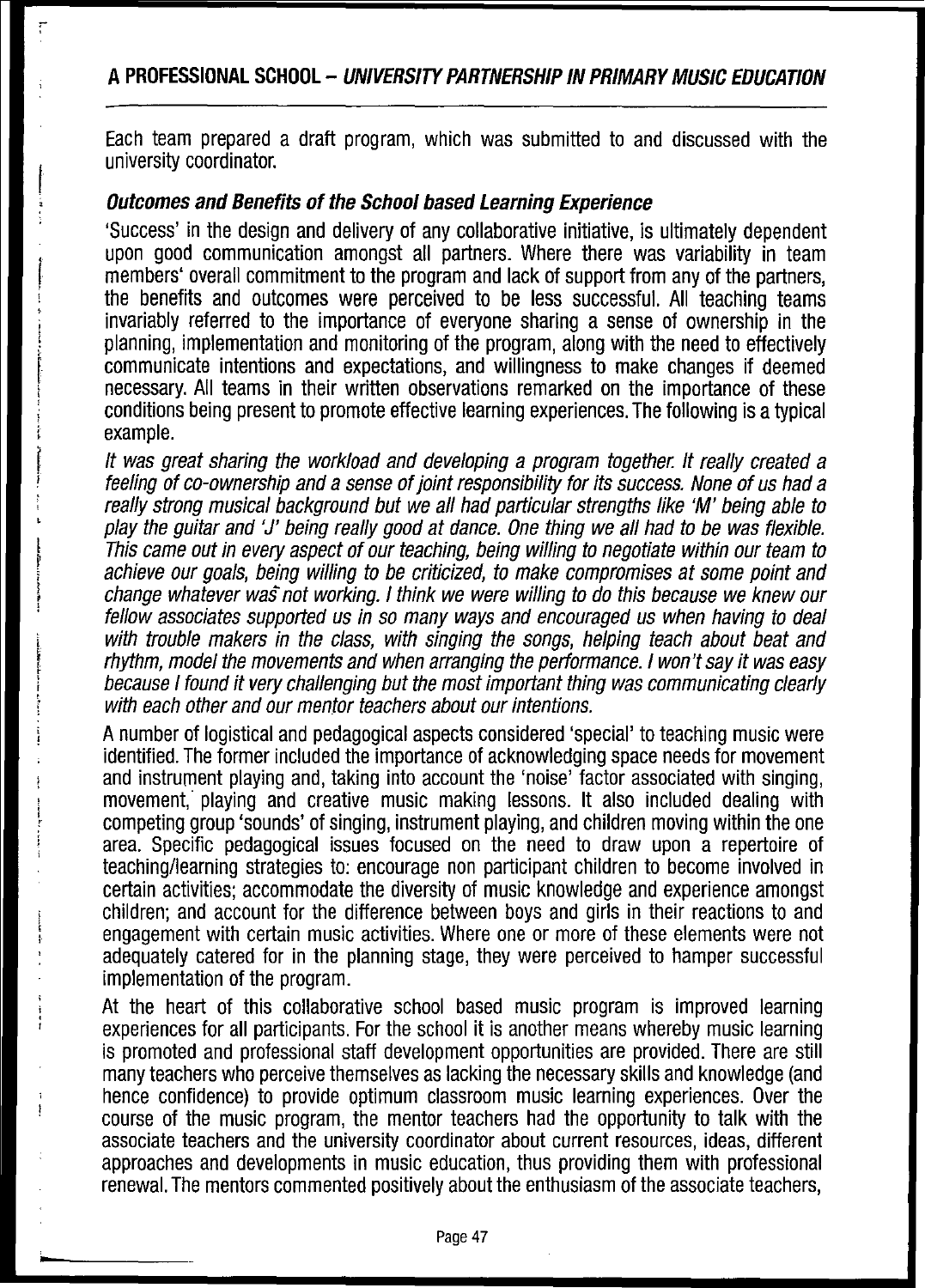and the real benefit to children working with 'young teachers full of new ideas'. All mentor teachers also considered the collaboration to be an important mechanism whereby they could come to understand and appreciate more fully current university program content and practices. The latter augurs well for continued involvement in future such collaborations.

For the university, school based learning enriches and makes the creative arts course more relevant to students. It provides student teachers with a valuable, relevant, real school context for teaching music, which in many cases otherwise, would not be available. It is also an opportunity for student teachers to experiment, be innovative and take risks. The associate teachers appeared to be more willing to be 'risk takers' because of the collegiality associated with working in a supportive team situation along with their mentor. This provided, as one student eloquently commented,

... intellectual and emotional support to try out new things... sometimes my ideas were challenged but in an encouraging and friendly way. Our mentor teachers always willingly made time available for us and listened enthusiastically. We all brainstormed together, made suggestions about what might work better etc but always in a positive way: The whole experience felt like a real collaboration between the teachers, the children and us.

Several associates commented specifically about the respect they were given by their mentor teacher. They spoke about the benefits of being treated 'like a professional colleague rather than a student ' and attributed this in large part to being perceived by the mentor to be as expert if not more expert in the subject matter than the teacher. Associates also invariably referred to the real sense of purpose to their teaching because of their input into the planning, design, implementation and evaluation of the music program. The end of program performance, whilst invariably described as 'nerve wracking' or 'scary', also provided atangible outcome not only for their efforts but for all participants. The associate teachers over their eight weeks in the school had the benefit of being able to develop a relationship with the children and develop awareness of school policies, procedures and organization. They all emphasized the value of being able to, in the words ofone associate:

... work alongside and observe my mentor motivate the children, deal with their individual differences, handle their problems and use different discipline methods with them. It was so valuable being able to observe other teachers also, look at their unit plans and compare different approaches to teaching, how they worked with their class and how they handled problems.

In other words, mentors provided invaluable leadership and direction about teaching in the broadest sense.

## **Concluding Remarks**

Without doubt, collaborative partnerships between universities and schools such as the one described in this paper, provide quality school based professional experiences for student teachers, and enhance the effectiveness of teacher education. Participating student teachers remarked on the value of the 'authenticity' of the experience, provided in a supportive environment where greater freedom was afforded them than in other practicum. School personnel commented positively on the opportunity the collaboration provided for crossfertilization of ideas and all participants have noted improved understanding of the operation and goals of the partners.

Two other significant issues were relayed in the feedback received to date about the program. The first by student teachers who suggested value in being able to observe a

**..**

ŧ